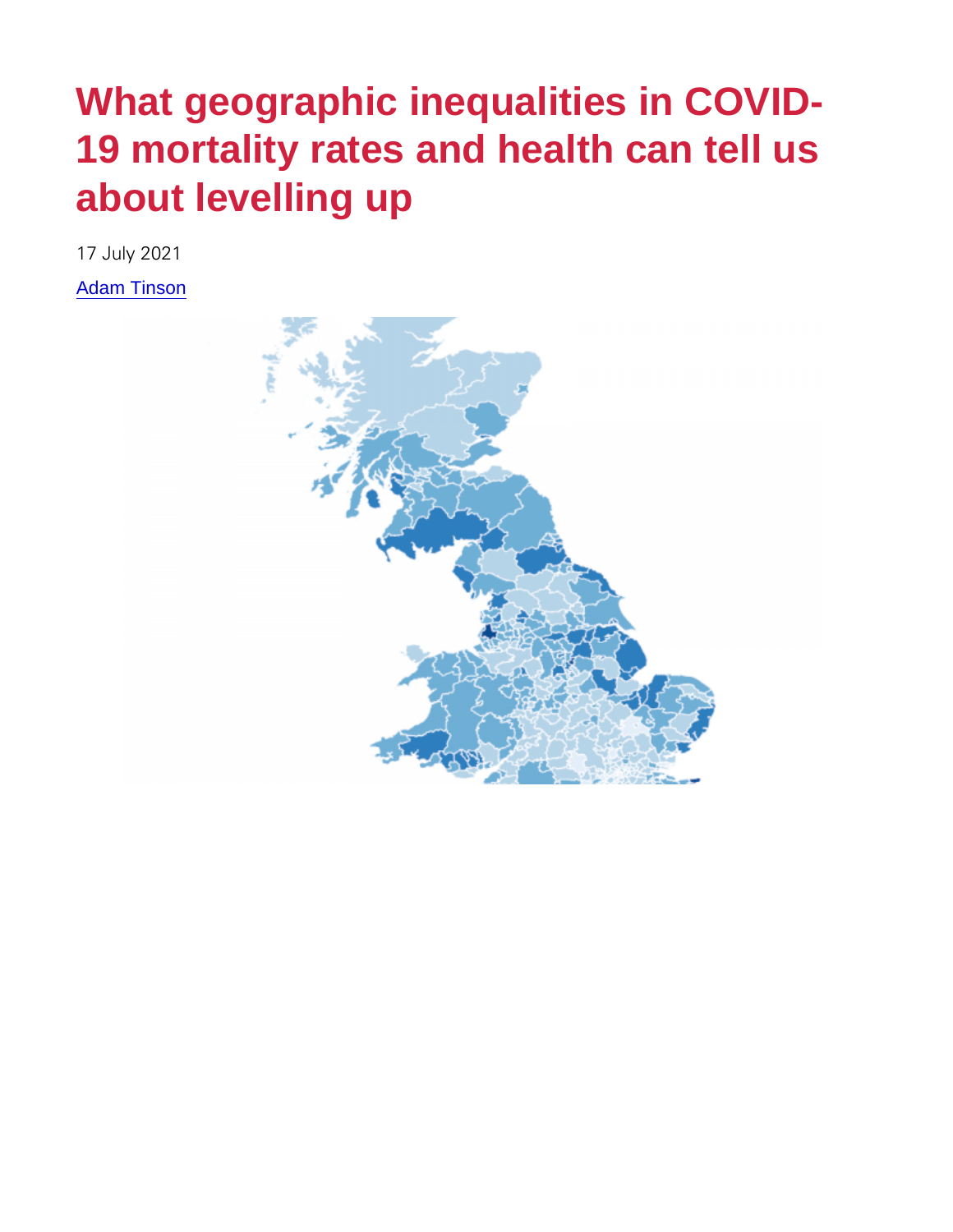## Key points

- COVID-19 mortality rates for people younger than 65 were 3.7 times higher in the most deprived areas than the least deprived areas in England between March 2020 and March 2021.
- COVID-19 mortality rates for people younger than 65 varied considerably across England, and during the second wave of the pandemic were highest in London (25.5 COVID-19 deaths per 100,000), the North West (22.0) and the West Midlands (21.7) in contrast to 6.4 per 100,000 in the South West.
- The local areas with the highest COVID-19 mortality rates for people younger than 65 tended to have lower life expectancy, lower employment rates, and more overcrowded housing, deprivation and child poverty than the England average.
- The inequalities in COVID-19 mortality rates for people younger than 65 partly reflect higher levels of infection in deprived areas, as well as worse underlying health.
- Areas where the Conservative Party held seats in the 2019 General Election (which are more likely to be rural and affluent) experienced 13.7 COVID-19 deaths per 100,000 people younger than 65. Seats that the Conservatives gained in 2019 – many of which are the so-called 'red wall' areas – had a considerably higher COVID-19 mortality rate for this age bracket, of 20.7. The highest mortality rates were in seats held by Labour (predominantly in London and urban areas).
- Underlying poor health across the country also poses a risk to the economic objectives of the 'levelling up' agenda. In 15% of council areas in Great Britain, over a fifth of the working-age population have a work-limiting health condition or impairment. The employment rate for people with a work-limiting condition is 47%, compared with 81% for people without. In areas where lots of people have a work-limiting condition, new employment opportunities need to be made as accessible as possible to maximise uptake.
- The government's levelling up agenda (and any associated targets or metrics) must address the underlying health and economic challenges that have contributed to some areas experiencing more COVID-19 deaths than others.

```
It is well known that existing inequalities have been exacerbated
What is less well known is that some of these inequalities are even
(working age) population. This was covered CnO thieD Hie9alth p Erotunind at
, and here we explore the topic in more detail.
```
### The 'deprivation gap' in COVID-19 mortality is wider for people younger than 65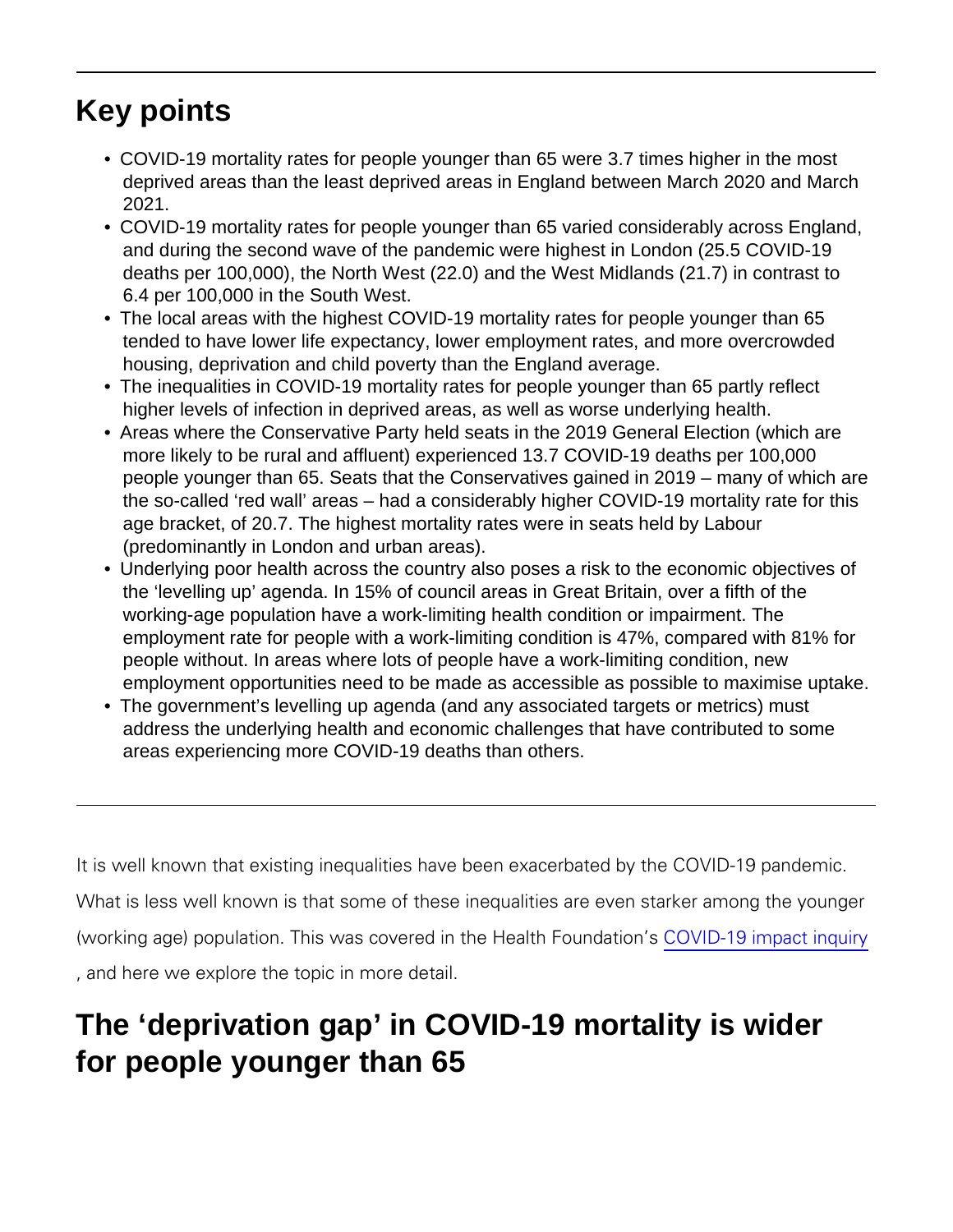One of the key findings of the impact inquiry is that the inequality in COVID-19 mortality between areas with different levels of deprivation is greater for people younger than 65 than for those aged 65 and older. The inequalities in underlying health and the socioeconomic conditions associated with exposure become clearer when considering this younger age group in isolation.

Figure 1 shows that COVID-19 mortality in the most deprived tenth is nearly four times higher than in the least deprived tenth among people younger than 65, compared with twice as high for those aged 65 or older. It is however important to note that between March 2020 and March 2021, there were significantly fewer COVID-19 deaths among people younger than 65 than among those aged 65 or older (13,700 compared with 108,900 deaths).

*This page contains an interactive chart. You can view this chart on the Health Foundation website.*

This 'deprivation gap' reflects multiple factors, including higher risk of exposure to the virus and the underlying susceptibility of the population due to poorer health. The COVID-19 impact inquiry lays bare the social gradients of COVID-19 exposure – including less opportunity to work from home during the pandemic, more overcrowded housing and financial difficulties in selfisolating. Another key factor is underlying health conditions, which can increase the severity of COVID-19 outcomes. This poorer health is in turn partly due to the generally worse social and economic conditions in these more deprived areas.

These factors combine, in ways that are difficult to perfectly untangle, to produce marked differences in COVID-19 mortality rates across society.

#### **COVID-19 mortality rates for people younger than 65 were higher in the second wave than the first wave**

Figure 2 shows the changing picture in mortality rates between the two waves of the pandemic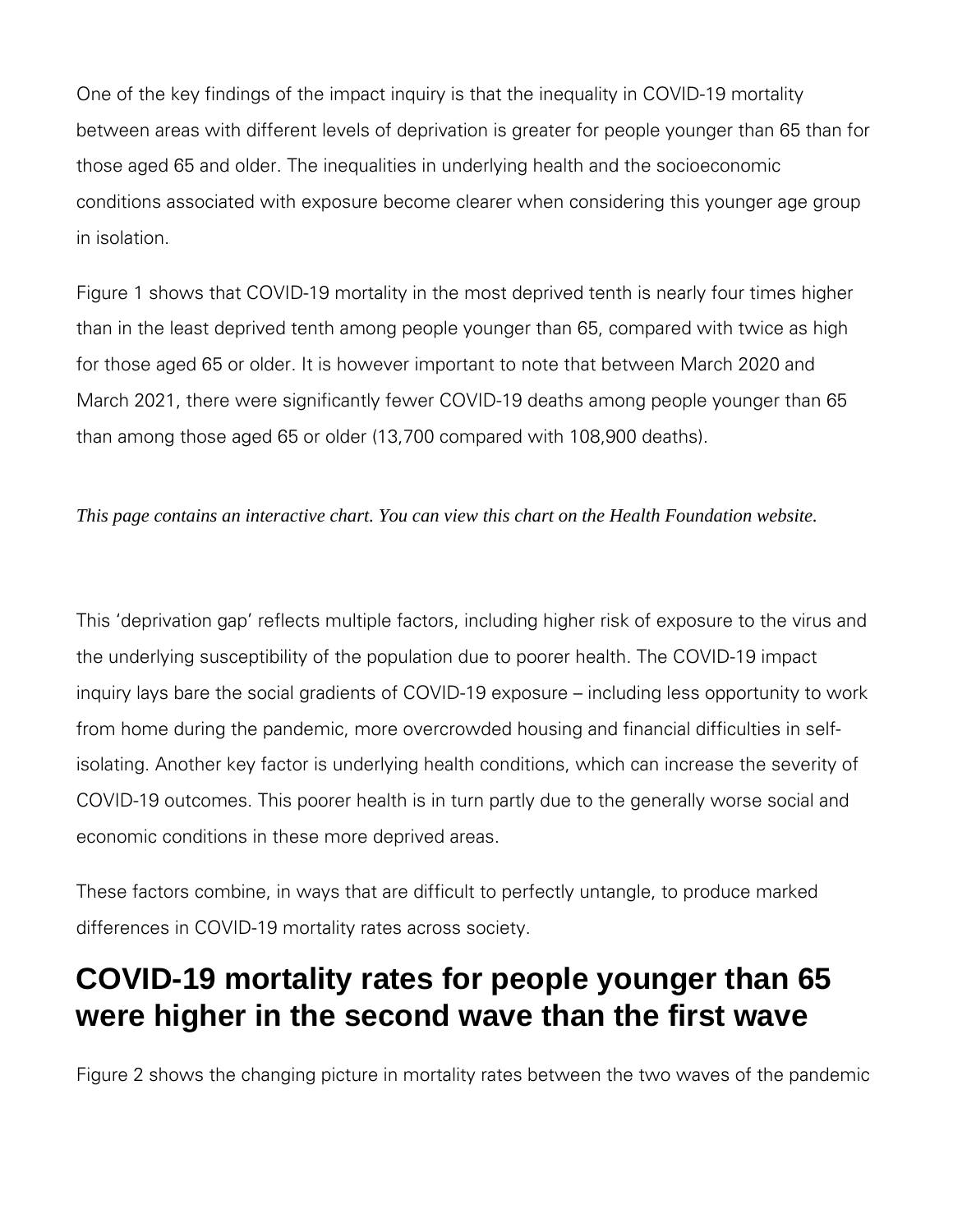by region in England. In the second wave, COVID-19 mortality rates were higher in all regions and there was less of a difference between London and other regions. This suggests that the national lockdown in January 2021 occurred after the virus had spread further across other parts of the UK than it had prior to the lockdown at the beginning of the first wave.

London, the North West and the West Midlands had the highest COVID-19 mortality rates for people younger than 65 in both waves, with London in the second wave having 25.5 deaths per 100,000 people younger than 65. The South West had the lowest COVID-19 mortality rates in both waves. In the first wave, excess mortality was around 5,700 higher than COVID-19 mortality, suggesting that the number of deaths shown in Figure 2 for the second wave may be undercounts of the true mortality burden.

*This page contains an interactive chart. You can view this chart on the Health Foundation website.*

#### **In the second wave, COVID-19 mortality rates for people younger than 65 were highest in urban areas**

COVID-19 mortality for people younger than 65 varied significantly between local areas. Figure 3 shows COVID-19 mortality rates for people younger than 65 by local authority. This highlights differences in the experience of COVID-19 in more urban regions compared with rural areas. There were particularly high COVID-19 mortality rates for people younger than 65 in London and some authorities in the South East (including Slough and Bedford), the Valleys in south Wales as well as in Greater Manchester and Birmingham.

*This page contains an interactive chart. You can view this chart on the Health Foundation website.*

#### **What do the areas that experienced the worst COVID-19 mortality rates for people younger than 65 have in**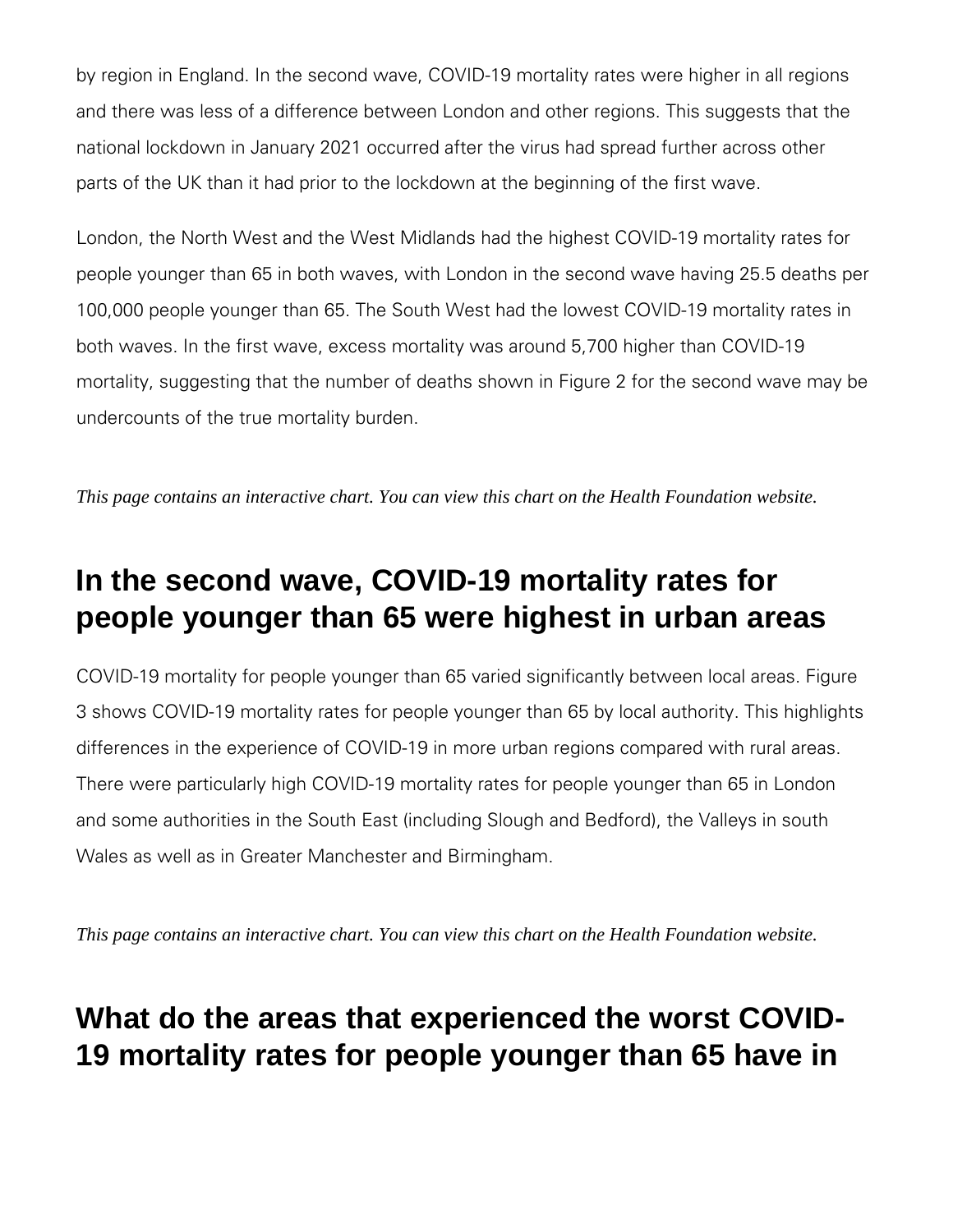#### **common?**

Figure 4 provides further detail about the characteristics of the 25 areas with the highest mortality rates in the second wave of the pandemic. Predominantly, but not exclusively, people living in these areas have worse underlying health (as measured by male life expectancy at birth), as well as experiencing more overcrowded housing, lower employment rates and higher child poverty rates. All but three of these places are in the most deprived half of local authority areas in England, and none are in the least deprived 40% of areas.

The COVID-19 impact inquiry found that overcrowding and worse underlying health (as measured by life expectancy here) were associated with increased exposure to, and worse outcomes from, COVID-19. But more broadly, these shared characteristics show that areas that were struggling economically tended to be hit hardest by COVID-19. And that even before the pandemic, these poorer economic conditions had contributed to worse underlying health for people living in these areas.

*This page contains an interactive chart. You can view this chart on the Health Foundation website.*

#### **Levelling up the economy will depend on levelling up health**

Regional differences such as those set out above are on the government's 'levelling up' policy agenda. But the levelling up funding and policies laid out so far are incomplete, and measures of health are not yet influencing the initial allocation criteria for levelling up funds. The impact of any levelling up funding will also face the challenge of undoing over a decade of local government austerity, which has been associated with decreasing life expectancy. Action to improve health and reduce inequalities should be a core component of the government's levelling up approach.

COVID-19 mortality rates for people younger than 65 – and the characteristics of the places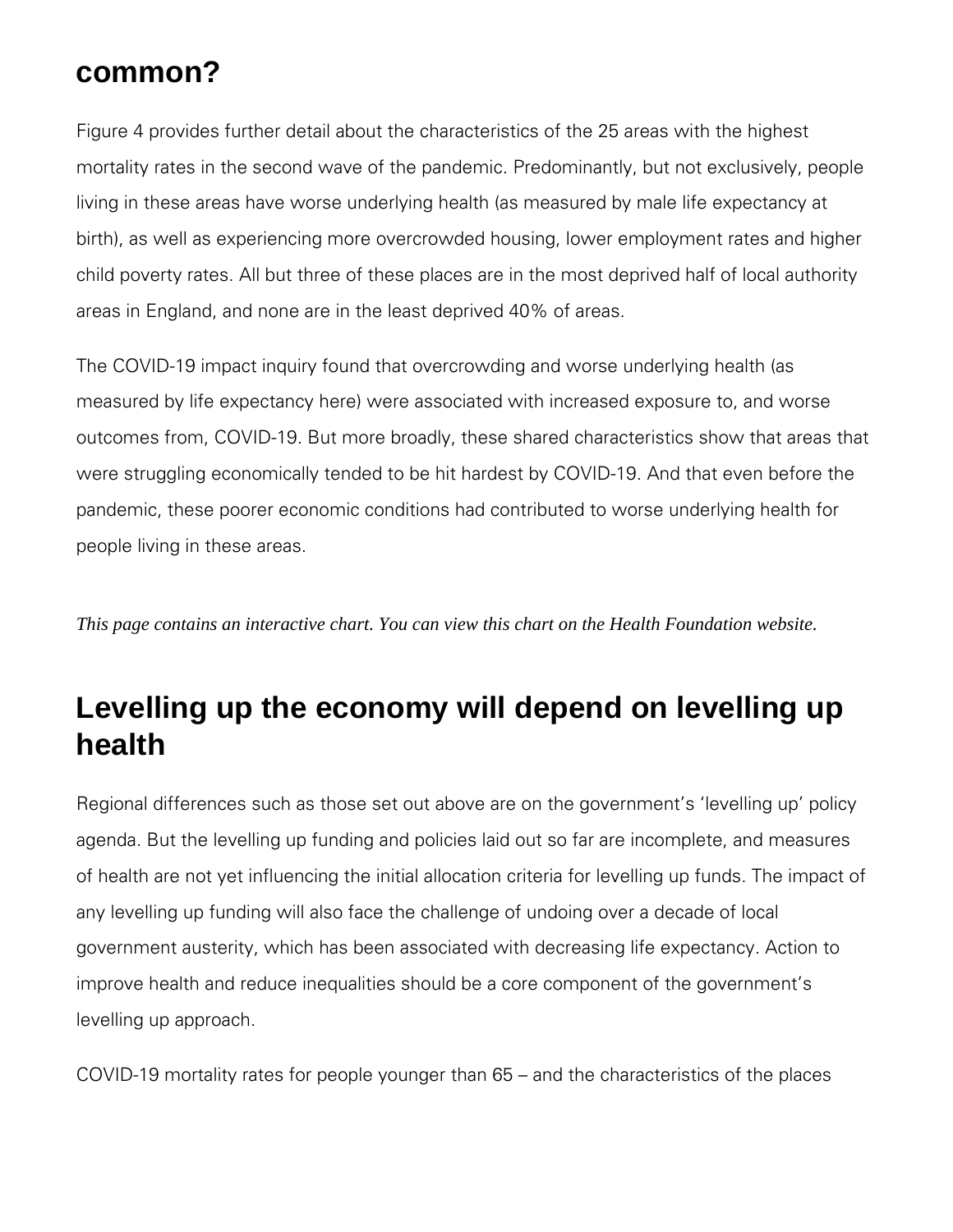where this was highest – provide an indication of the areas that should be a major focus of the government's levelling up approach, if it is to meet the commitment to 'level up health' set out in the Queen's Speech.

First, poor health and poor economic performance go hand-in-hand, and improving either will require improving the other. Figure 5 looks at the percentage of the working age population in Great Britain who have a work-limiting impairment or condition. The employment rate for people with a work-limiting condition is 47%, compared with 81% for people without. In areas where a greater proportion of people have work-limiting conditions, new employment opportunities should be made as accessible as possible to maximise uptake and economic progress.

*This page contains an interactive chart. You can view this chart on the Health Foundation website.*

Second, political geography matters in levelling up. Figure 6 shows how COVID-19 mortality rates for people younger than 65 relate to parliamentary constituencies.

*This page contains an interactive chart. You can view this chart on the Health Foundation website.*

Areas where the Conservative Party held seats in the 2019 General Election (which are more likely to be rural and affluent) experienced 13.7 COVID-19 deaths per 100,000 people aged younger than 65. Seats that the Conservatives gained in 2019 (which tend to have older populations and are often more deprived towns in the Midlands and the North of England) – many of which are the so-called 'red wall' areas – had considerably higher COVID-19 mortality rates for this age bracket, of 20.7 deaths per 100,000. The highest mortality rates were in seats held by Labour (predominantly in London and other urban areas), with 24.6 COVID-19 deaths per 100,000 people younger than 65.